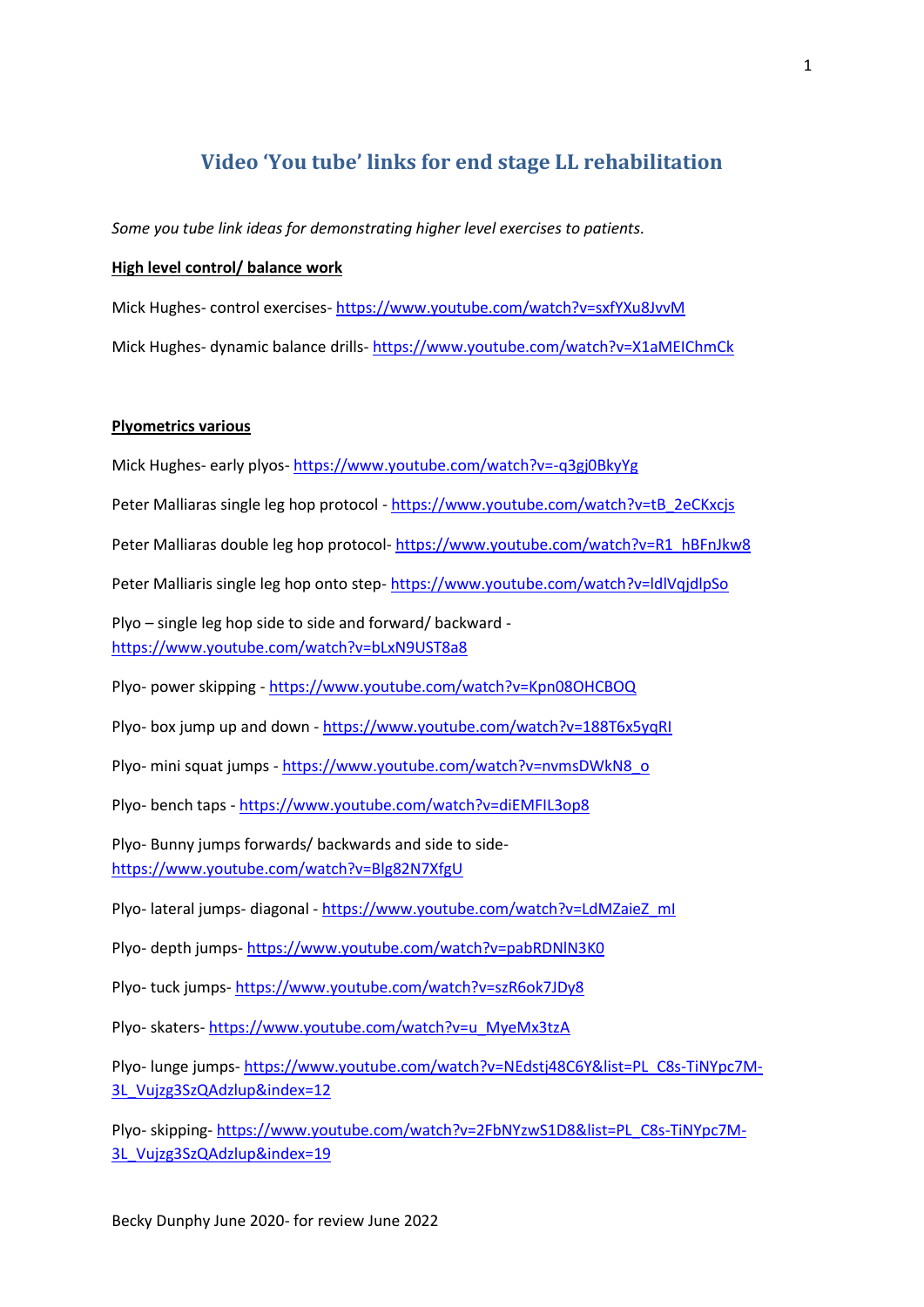Plyo program generic- [https://www.youtube.com/watch?v=FYJJbwG\\_i8U](https://www.youtube.com/watch?v=FYJJbwG_i8U)

Plyo- Mick Hughes plyo options- <https://www.youtube.com/watch?v=RQ2yP3nOzcI>

Plyo- Matthew Boes- [https://www.youtube.com/watch?v=oY6Tp7rTB\\_8](https://www.youtube.com/watch?v=oY6Tp7rTB_8)

# **Various strength exercises with minimal/ no equipment**

Strength- walking lunge - [https://www.youtube.com/watch?v=EE1WQYw-LCg&list=PL\\_C8s-](https://www.youtube.com/watch?v=EE1WQYw-LCg&list=PL_C8s-TiNYpc7M-3L_Vujzg3SzQAdzlup&index=26)[TiNYpc7M-3L\\_Vujzg3SzQAdzlup&index=26](https://www.youtube.com/watch?v=EE1WQYw-LCg&list=PL_C8s-TiNYpc7M-3L_Vujzg3SzQAdzlup&index=26)

Strength- lateral step ups - [https://www.youtube.com/watch?v=\\_0ltUhwXBt8&list=PL\\_C8s-](https://www.youtube.com/watch?v=_0ltUhwXBt8&list=PL_C8s-TiNYpc7M-3L_Vujzg3SzQAdzlup&index=27)[TiNYpc7M-3L\\_Vujzg3SzQAdzlup&index=27](https://www.youtube.com/watch?v=_0ltUhwXBt8&list=PL_C8s-TiNYpc7M-3L_Vujzg3SzQAdzlup&index=27)

Strength- Romanian deadlifts - [https://www.youtube.com/watch?v=GhoSOo0AhWc&list=PL\\_C8s-](https://www.youtube.com/watch?v=GhoSOo0AhWc&list=PL_C8s-TiNYpc7M-3L_Vujzg3SzQAdzlup&index=28)[TiNYpc7M-3L\\_Vujzg3SzQAdzlup&index=28](https://www.youtube.com/watch?v=GhoSOo0AhWc&list=PL_C8s-TiNYpc7M-3L_Vujzg3SzQAdzlup&index=28)

Strength- Mick Hughes- child weighted deadlifts- <https://www.youtube.com/watch?v=NXARsMjZu3s>

Strength- Mick Hughes- child weighted squat and press<https://www.youtube.com/watch?v=ZPpKfY70hyo>

Strength- Mick Hughes- wheely chair ham curls- <https://www.youtube.com/watch?v=iur90KeOnwU>

Strength- Mick Hughes- child weighted palof press- [https://www.youtube.com/watch?v=HVgy](https://www.youtube.com/watch?v=HVgy-eXMju4)[eXMju4](https://www.youtube.com/watch?v=HVgy-eXMju4)

Strength- Mick Hughes- Bulgarian split squat - <https://www.youtube.com/watch?v=0j-zn2SgPXA>

Strength- Mick Hughes- ham options- <https://www.youtube.com/watch?v=NXARsMjZu3s>

Strength- Mick Hughes- foam roller ham curls- [https://www.youtube.com/watch?v=Ud9PL\\_C\\_Oec](https://www.youtube.com/watch?v=Ud9PL_C_Oec)

Strength- Mick Hughes- Nordics and leg extension super set<https://www.youtube.com/watch?v=XjGGr8WiRvg>

Strength- Mick Hughes- seated tantrum hams- <https://www.youtube.com/watch?v=CNGgAGCqYGE>

Strength- Mick Hughes- squat options - <https://www.youtube.com/watch?v=MUsMKym5Iic>

Strength- side plank with abduction[https://www.youtube.com/watch?v=Om3M4ezJvSM&list=PL\\_C8s-TiNYpc7M-](https://www.youtube.com/watch?v=Om3M4ezJvSM&list=PL_C8s-TiNYpc7M-3L_Vujzg3SzQAdzlup&index=31)[3L\\_Vujzg3SzQAdzlup&index=31](https://www.youtube.com/watch?v=Om3M4ezJvSM&list=PL_C8s-TiNYpc7M-3L_Vujzg3SzQAdzlup&index=31)

Strength- crab walk- https://www.youtube.com/watch?v=x yv7BRniU&list=PL C8s-TiNYpc7M-[3L\\_Vujzg3SzQAdzlup&index=34](https://www.youtube.com/watch?v=x__yv7BRniU&list=PL_C8s-TiNYpc7M-3L_Vujzg3SzQAdzlup&index=34)

Strength- cowboy/ monster walk- [https://www.youtube.com/watch?v=Nry0TZg8EN0&list=PL\\_C8s-](https://www.youtube.com/watch?v=Nry0TZg8EN0&list=PL_C8s-TiNYpc7M-3L_Vujzg3SzQAdzlup&index=35)[TiNYpc7M-3L\\_Vujzg3SzQAdzlup&index=35](https://www.youtube.com/watch?v=Nry0TZg8EN0&list=PL_C8s-TiNYpc7M-3L_Vujzg3SzQAdzlup&index=35)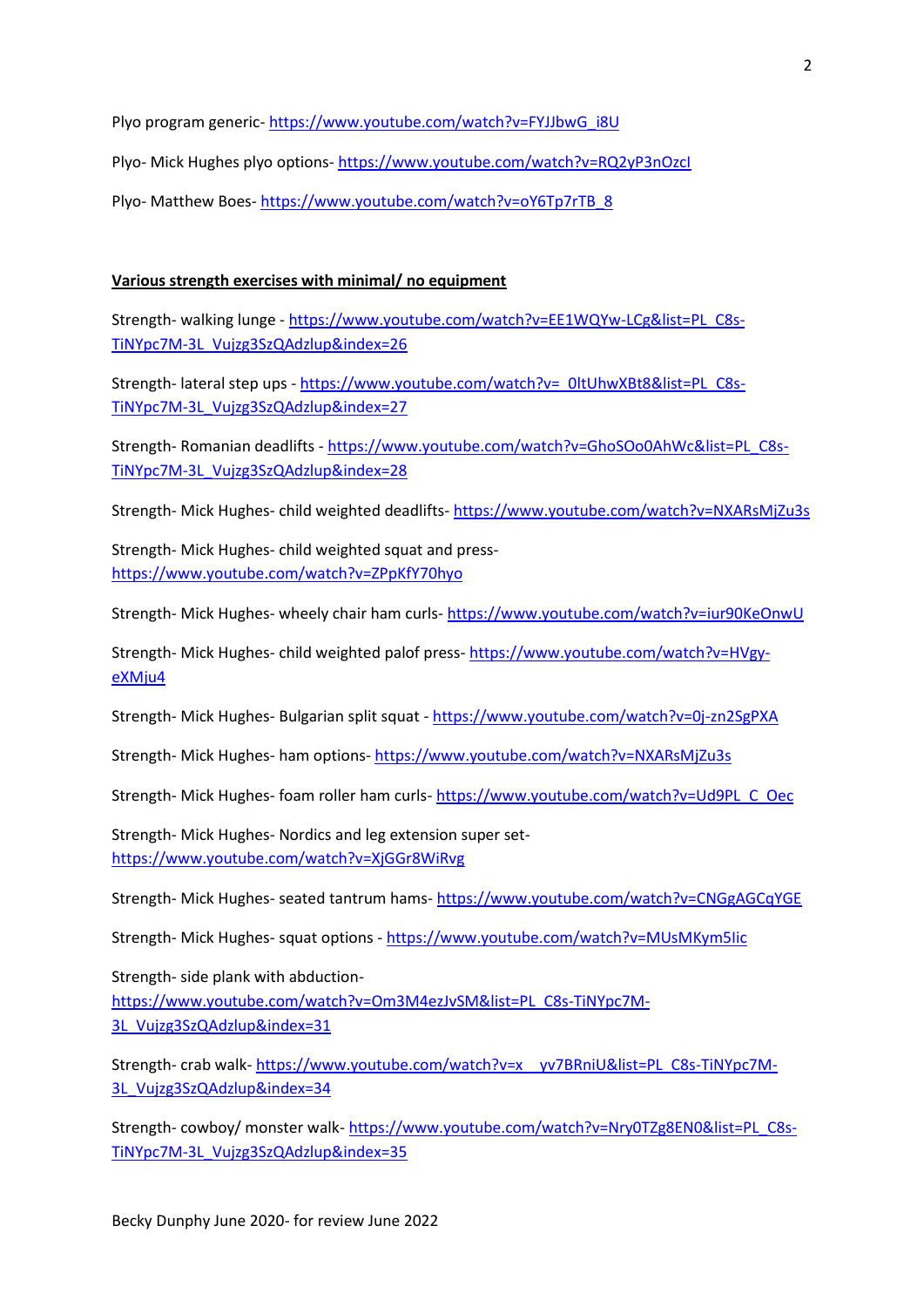Strength- single leg hamstring bridge- mick hughes<https://www.youtube.com/watch?v=NIhAjGUt71I>

Strength- general – Matthew Boes- <https://www.youtube.com/watch?v=1zv-tPGjXqY>

Strength- general higher level- Matthew Boes<https://www.youtube.com/watch?v=ZWu9MSC6WMw>

# **Change of direction work**

Cutting- [https://www.youtube.com/watch?v=n-aAxdMC6mc&list=PL\\_C8s-TiNYpc7M-](https://www.youtube.com/watch?v=n-aAxdMC6mc&list=PL_C8s-TiNYpc7M-3L_Vujzg3SzQAdzlup&index=36)[3L\\_Vujzg3SzQAdzlup&index=36](https://www.youtube.com/watch?v=n-aAxdMC6mc&list=PL_C8s-TiNYpc7M-3L_Vujzg3SzQAdzlup&index=36)

Grapevine- [https://www.youtube.com/watch?v=uWavy\\_f2sVY&list=PL\\_C8s-TiNYpc7M-](https://www.youtube.com/watch?v=uWavy_f2sVY&list=PL_C8s-TiNYpc7M-3L_Vujzg3SzQAdzlup&index=37)[3L\\_Vujzg3SzQAdzlup&index=37](https://www.youtube.com/watch?v=uWavy_f2sVY&list=PL_C8s-TiNYpc7M-3L_Vujzg3SzQAdzlup&index=37)

Forward/ backward run - [https://www.youtube.com/watch?v=L9Sf-FIvAtM&list=PL\\_C8s-TiNYpc7M-](https://www.youtube.com/watch?v=L9Sf-FIvAtM&list=PL_C8s-TiNYpc7M-3L_Vujzg3SzQAdzlup&index=38)[3L\\_Vujzg3SzQAdzlup&index=38](https://www.youtube.com/watch?v=L9Sf-FIvAtM&list=PL_C8s-TiNYpc7M-3L_Vujzg3SzQAdzlup&index=38)

Lateral shuffle- [https://www.youtube.com/watch?v=iBmvPEWt5og&list=PL\\_C8s-TiNYpc7M-](https://www.youtube.com/watch?v=iBmvPEWt5og&list=PL_C8s-TiNYpc7M-3L_Vujzg3SzQAdzlup&index=39)[3L\\_Vujzg3SzQAdzlup&index=39](https://www.youtube.com/watch?v=iBmvPEWt5og&list=PL_C8s-TiNYpc7M-3L_Vujzg3SzQAdzlup&index=39)

Mick Hughes- change of direction drills- <https://www.youtube.com/watch?v=ckOtXUBsa7U>

## **Ladders**

Ladder drills- <https://www.youtube.com/watch?v=iICTuTZCJyM>

<https://www.youtube.com/watch?v=tMY5Cj39xN8>

## **Return to run**

Mick Hughes- return to run after ACL reconstruction- meeting the criteria<https://www.youtube.com/watch?v=MnBVw3in8B4>

Mick Hughes- return to running drills- <https://www.youtube.com/watch?v=ANdO3IDbEJI>

Mick Hughes- perturbation - <https://www.youtube.com/watch?v=emnfCWVkzWM>

#### **Early to mid post op generic knee**

Matthew Boes- early knee ex- <https://www.youtube.com/watch?v=CmraPlkJJNg>

Matthew Boes- early knee ex no.2 - <https://www.youtube.com/watch?v=-ma-DwhXLik>